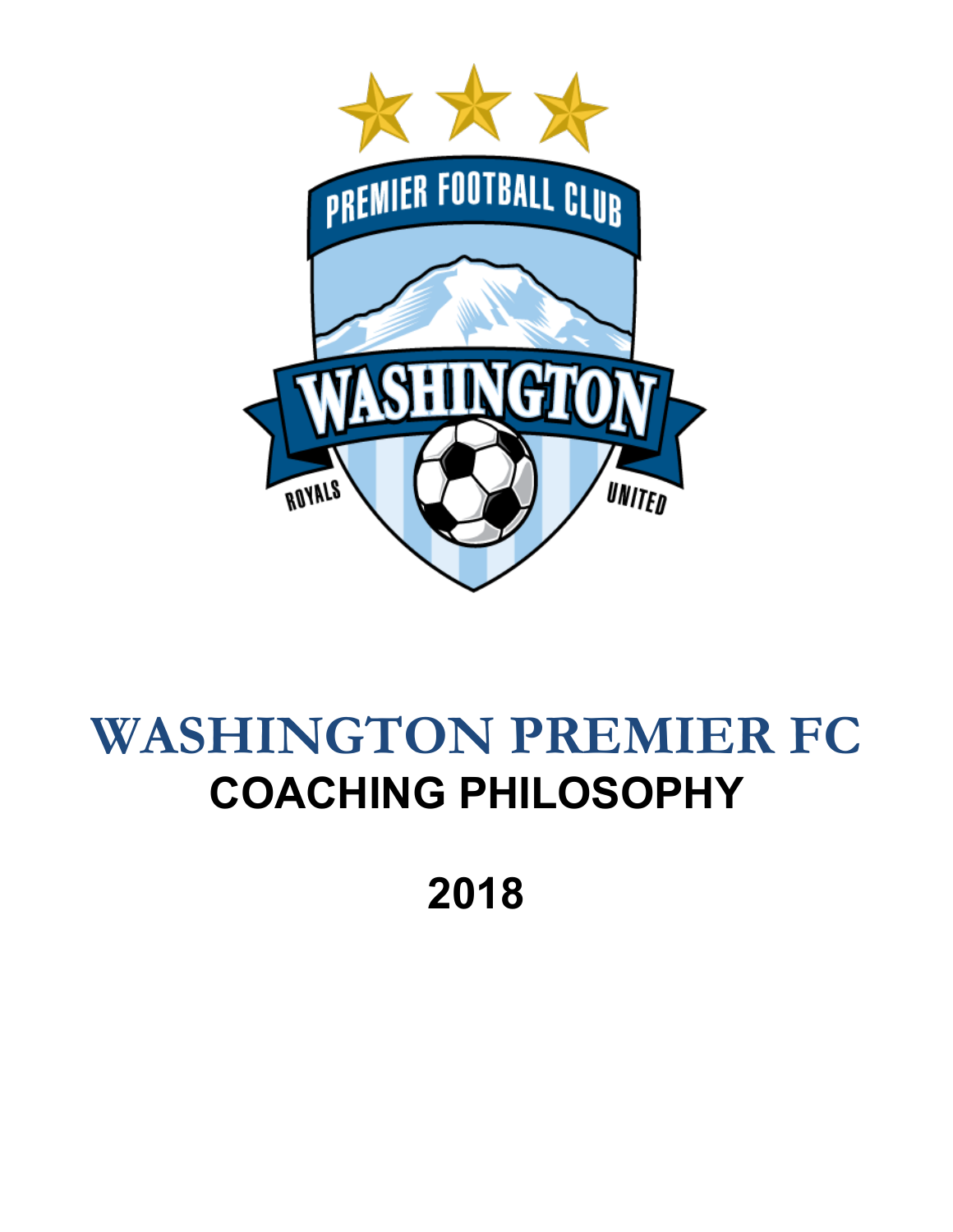

# **Club Vision**

**WPFC** aspires to be a consistent top-tier soccer and educational club providing outstanding training, soccer experiences, and life skills while being recognized as a national leader.

### **Mission Statement**

Through competitive soccer and a commitment to excellence we provide young men and women an experience that will guide the development of their character, athletic, academic and leadership abilities and their sense of community.

- **Core Values W Work**
- **P Passion**
- $F \rightarrow F$ un
- **C Commitment**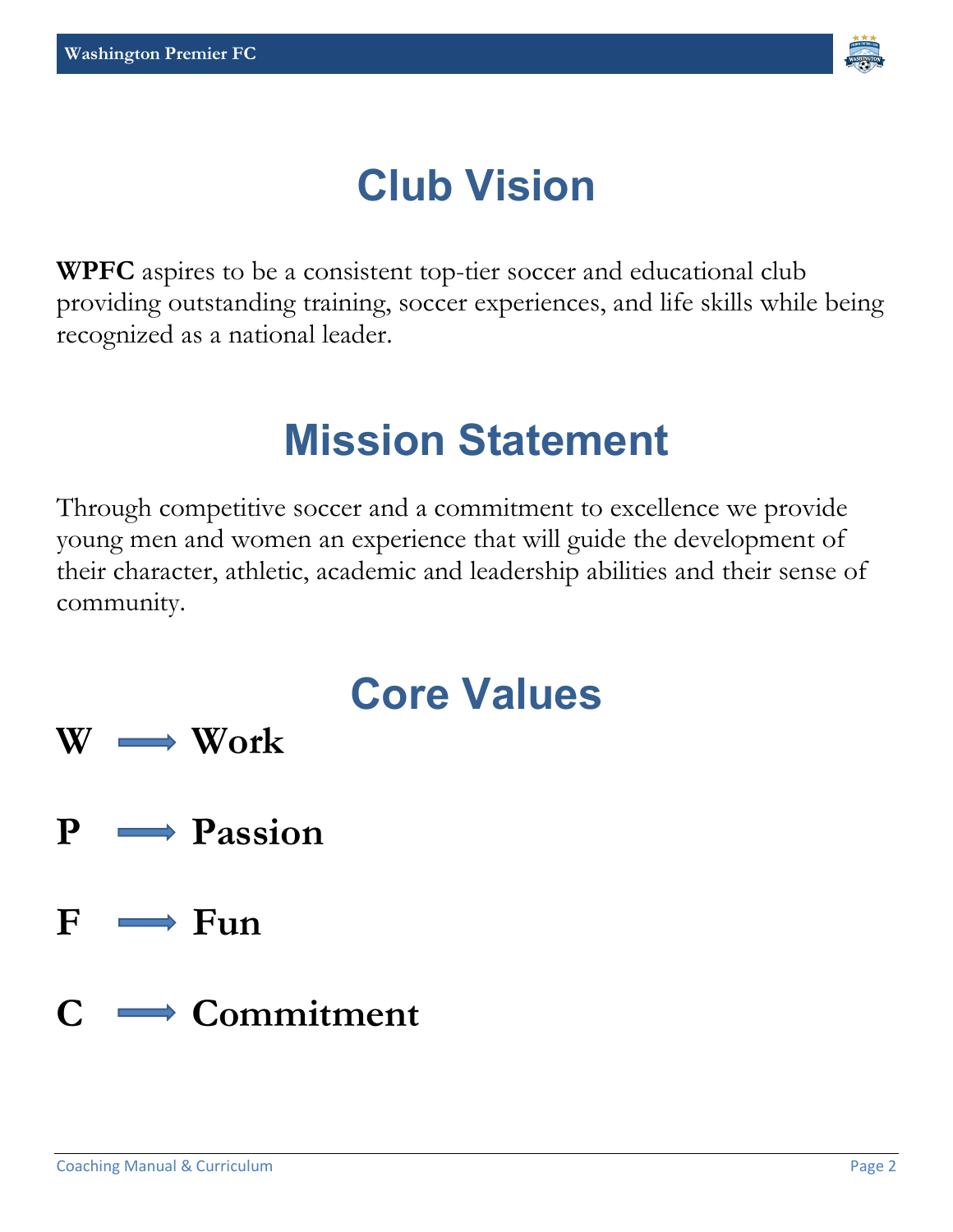

### **Club Model of Development**

The Club model is a roadmap and pathway of development for every player's journey at Washington Premier Football Club.





All teams will be educated and developed by a staff that will assist each player to reach their maximum potential. Coaches will operate with the same objective and will work with each other and for each other. Each coach will bring a certain character and high standard of decorum to put the club first in pursuant of building a nationally recognized program. The coaching staff will motivate, inspire, educate the players and have passion and enthusiasm to work in the Washington Premier Football Club.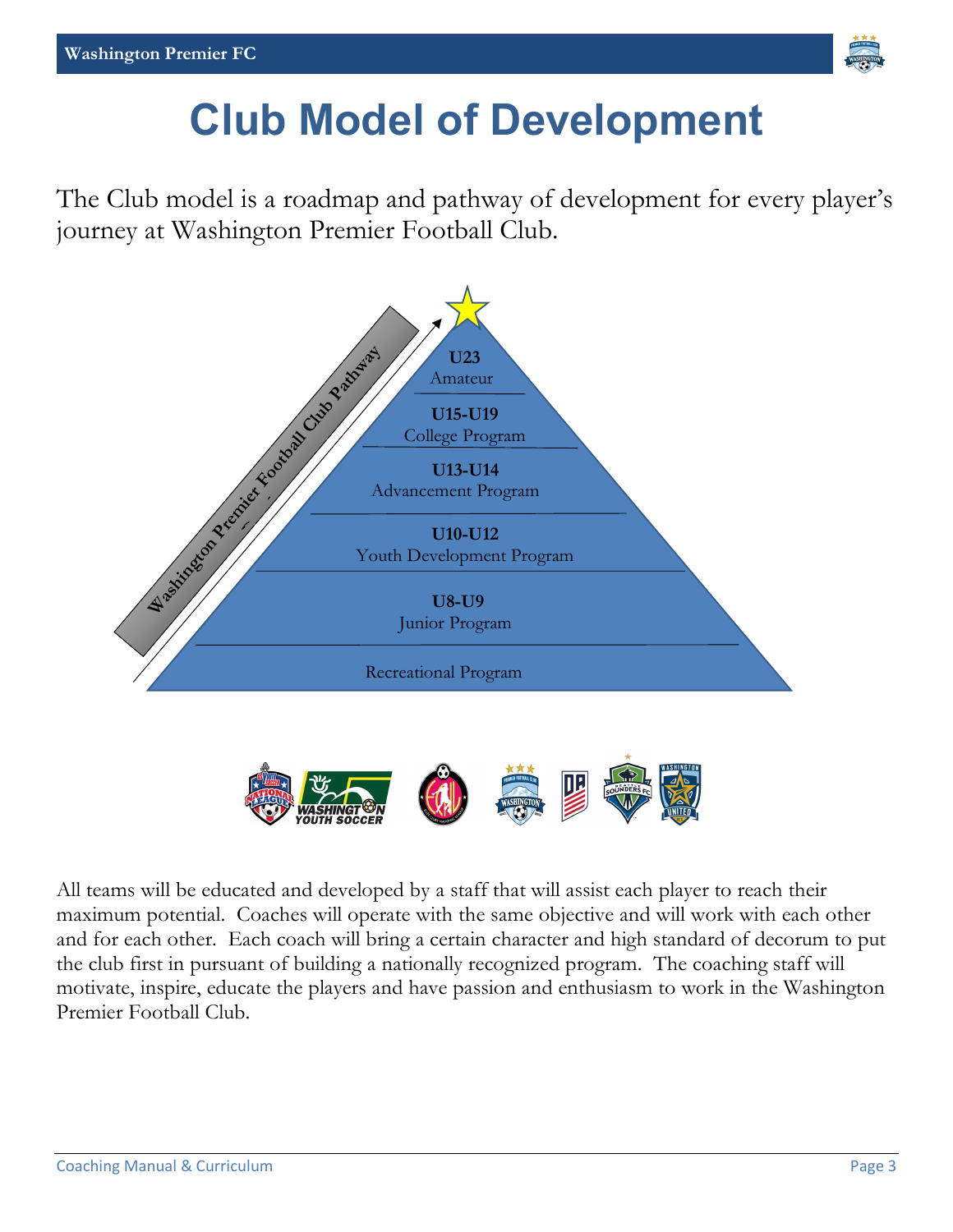



### **WPFC Model**

#### **PROGRAMS OVERVIEW**

**Amateur Program (U23)** 11V11

THE HIGHEST LEVEL IN THE PROGRAM FOR ELITE PLAYERS. THIS PROGRAM IS NOT ONLY A BENEFIT FOR OUR ALUMNI COMING BACK TO STAY FIT AND IN FORM, BUT OPEN TO ALL PLAYERS LOOKING TO COMPETE ON A PROFESSIONAL LEVEL. FULLY CLUB INTEGRATED PROGRAM OF HIGH EXPECTATION AND COMMITMENT.

**College Program (U15-U19)** 11V11

SHOWCASING AND PREPARING PLAYERS TO COMPETE IN STATE, REGIONAL AND NATIONAL COMPETITION. THE PROGRAM GEARS PLAYERS TO BE TECHNICALLY SOUND AND CAPABLE OF COMPETING AT THE HIGHEST LEVELS. CLUB WIDE PROGRAMING FOR ALL TEAMS FROM SIMPLE TO COMPLEX TO BE A STRONG POSSESSION PLAYER WITH TACTICAL UNDERSTANDING OF ALL POSITIONS ALONG WITH BEING PHYSICALLY FIT.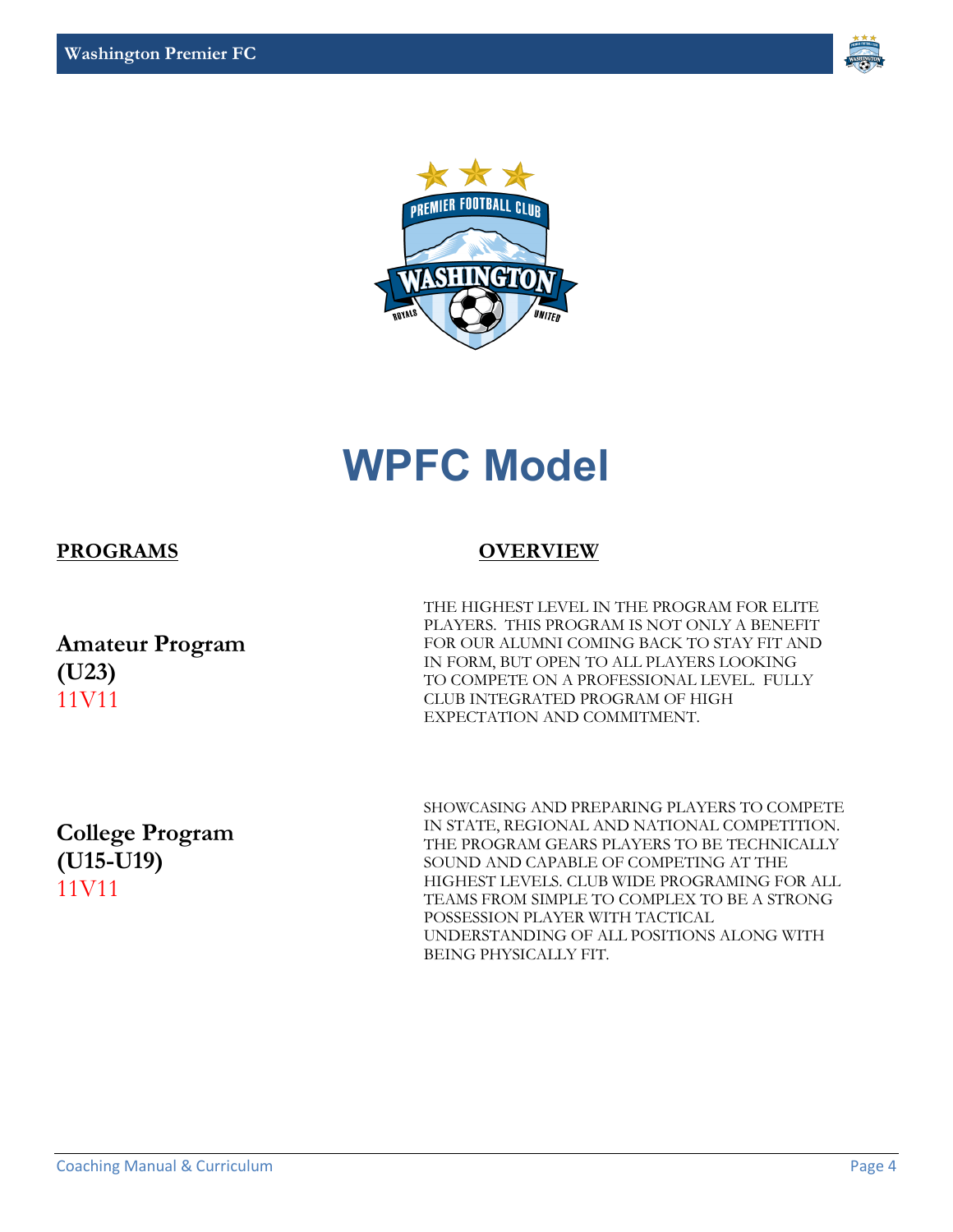

#### **Advancement Program (U13-U14)** 11V11

UNDERSTANDING A STYLE OF PLAY AND ADVANCED TACTICAL AWARENESS. POSSESSION ORIENTED GAME ATTACKING FROM THE BACK, DISPLAYING CREATIVITY ON AND OFF THE BALL AND DEVELOPING A STRONG COMPETITIVE MENTALITY. ABLE TO PLAY IN VARIOUS SYSTEMS, OBTAIN BODY CONTROL AND CONFIDENCE ON THE BALL. TECHNICAL ADVANCEMENT IS CRITICAL AT THIS AGE GROUP AND AN UNDERSTANDING OF TEAM SHAPE BOTH DEFENSIVELY AND OFFENSIVELY. INCORPORATION OF GK IN TRAINING.

#### **Youth Development Program (U11-U12)** 9V9

**Fundamental Training Program (U9-U10)** 7V7

DEVELOP FUNDAMENTAL TRAINING METHODS, INDIVIDUAL BALL MASTERY AND GOOD TECHNICAL SKILLS. PLAYERS WILL LEARN COMBINATION SKILL MOVES AND DEVELOP GOOD 1V1, 2V2, AND 3V3 APPLICATIONS. PLAYERS WILL UNDERSTAND SPACING ON THE FIELD AND LEARN TO MOVE OFF THE BALL. THE TECHNICAL FOUNDATION OF MORE COMPLEX TASKS ARE PASSING, SHOOTING, DRIBBLING AND TRAPPING. TECHNIQUES WILL BE EMPHASIZED.

A POSITIVE AND FUN EXPERIENCE FOR LEARNING HOW TO TRAIN. PLAYERS WILL EXCEL WITHIN A BASIC STRUCTURE AND DEVELOP A TECHNICAL FOUNDATION THAT WILL ENSURE THE BASIC PRINCIPLES OF THE GAME. PLAYERS WILL FOCUS ON SHOOTING, PASSING, DRIBBLING, AND RECEIVING TECHNIQUES AS THE BASIC TOOLS OF DEVELOPMENT. 1V1, 2V2 & 3V3'S ARE BROKEN DOWN WITHIN THIS PROGRAM. MORE GAME-LIKE ACTIVITIES FOR LEARNING AND DISCOVERY.

#### **Junior Program (U8)**  $4v4$

DEVELOP A LOVE FOR THE GAME. FOCUS ON TECHNICAL DEVELOPMENT WITH AN EMPHASIS ON BALL FAMILIARITY, CONTROL AND COORDINATION. DRIBBLING, TRAPPING, SKILL MOVES AND CREATIVITY & COMFORT WITH THE BALL. THEY MUST HAVE A FUN EXPERIENCE WITH THE PRIMARY FOCUS ON DEVELOPMENT. SMALL GROUP ACTIVITIES WHERE THEY RECOGNIZE THEIR TEAMMATES WITHIN 2V1, 2V2 AND 3V3 ENVIRONMENTS.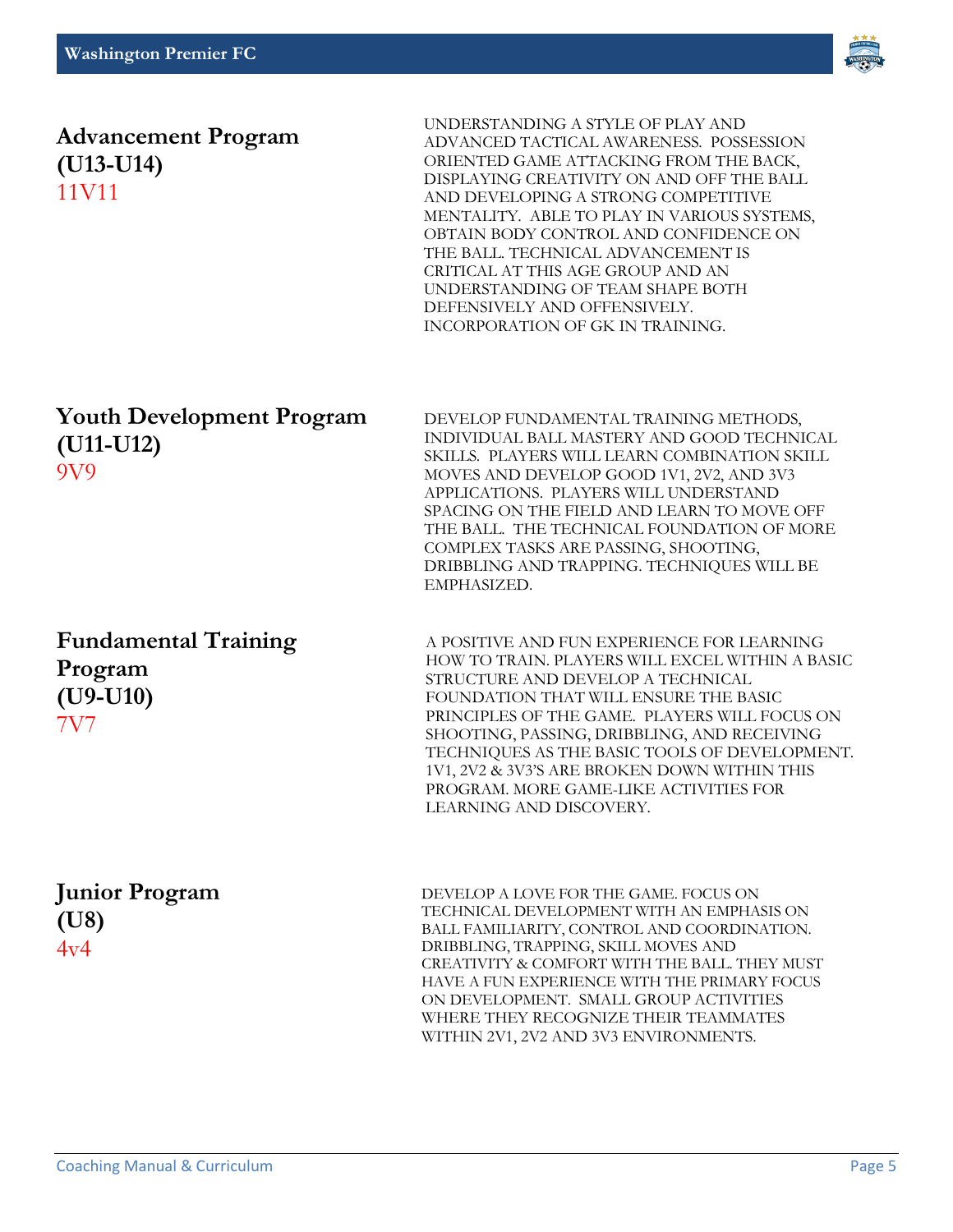

## **Goalkeeper Curriculum**

#### *7v7*: **FUNDAMENTAL TRAINING**

- WPFC will not have designated full-time players in the goalkeeping position for 7v7 teams
- Every player on the roster will be expected to participate in training and games as a goalkeeper on a basis determined by the team's head coach
- A minimum of four players per game (two each half) will play in the goalkeeping position
- **Note:** the reference to four players can be modified in these guidelines if there is consensus of a better model

### *9v9*: **YOUTH DEVELOPMENT**

- WPFC will not have designated full-time players in the position for 9v9 teams. No player will play in goal for the entire match
- The exception to this rule may be the Development Academy teams
- All interested players wanting to play in the goalkeeper position will have the opportunity to do so. It is the responsibility of the team's head coach to ensure all interested players have the opportunity to regularly practice and play in games as a goalkeeper throughout the year
- A minimum of two players per game will play in the goalkeeping position

\*Unless there is a player that desires to be a full-time goalkeeper and no other players wants to play in goal.

Washington Premier F.C. believes in affording players the opportunity to learn and develop in all positions at the youngest ages. In doing so, our players will gain insight and develop into versatile, competitive individuals that will inform their future roles and expectations in the sport.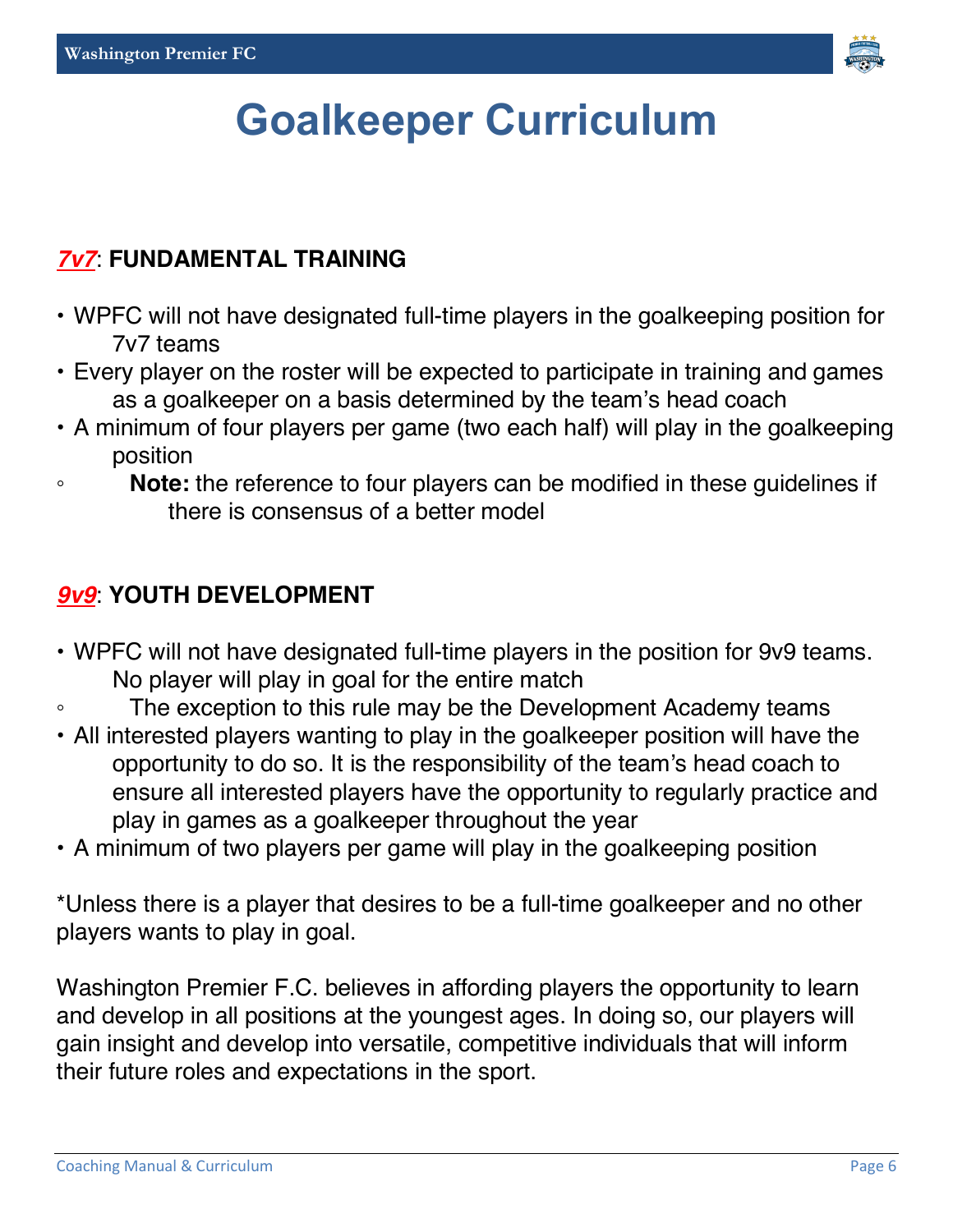

### **Method of Play**

The Washington Premier Football Club will play a possession-oriented attacking style of soccer in all areas of the field. Teams will look to move the ball quickly from their defensive 3rd and into the middle and attacking half of the field to control the tempo and dictate play. We will do this with an attempt to pull the opposing teams into our half of the field by creating space in the offensive half to attack. We also encourage our players to use their technical skills and be creative in the offensive half of the field by identifying numerical advantages and 1v1 scenarios. We take pride in defending and competing to get the ball.

As we attack out of the back our goal is to create options out wide, find split passes or by putting purposeful balls up the field into space that will allow our teams to move up the field. Our method of play may vary from time to time depending on the situation and the opponent. Teaching the players to let the ball do the work and having good discernment on the field. Keeping the ball through passing and not letting the defensive team adjust to our team attack is how a player will maintain efficiency. Our main focus is to keep possession of the ball more than the opposing team and through our possession create goal scoring opportunities. While we will high pressure at times in the game defensively we will work hard to get behind the ball and commit to getting the ball. Through our weekly preparation we will always compete to WIN!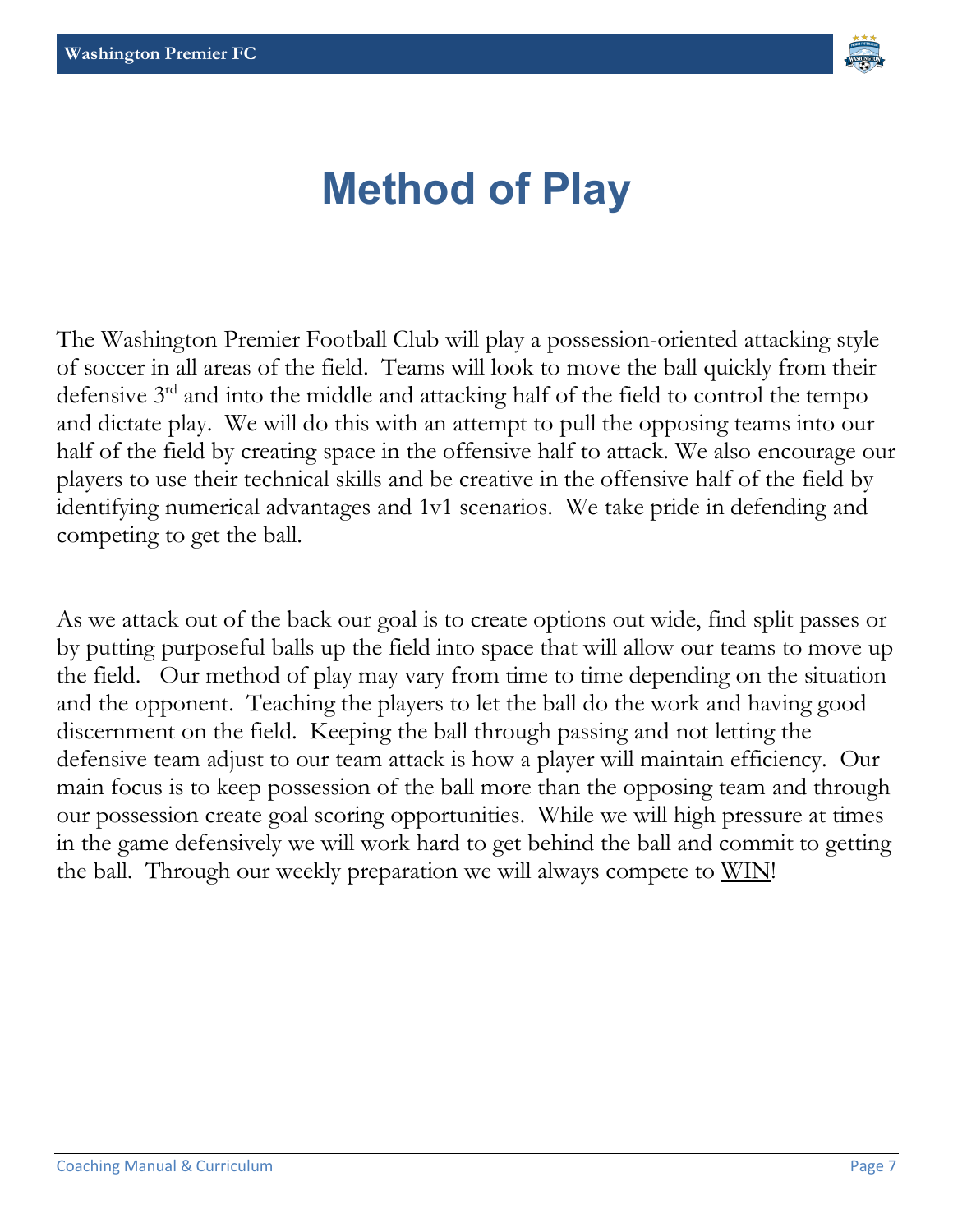

### **College Program**

The Washington Premier Football Club is committed to helping every player with the desire, ability, and motivation to play college soccer. We believe that there is a good college program to every player who is passionate about the game. Provided that you are a hardworking, dedicated soccer player who is committed to training and playing at a high level, our goal is to help player get to college.

The following are some of the highlights of the Program;

- Attendance to top quality tournaments to be showcased
- Finding the right fit in a college or university (thru College Fit Finder)
- Academic monetarization
- College Visit
- College Education meeting for each HS age groups (Fresh., Soph., Jr. & Sr.)
- Personal meeting with Player and Parent upon request
- Communicating feedback from College Coaches-We want you to understand where the college coach sees you.
- Act as an agent or representative for the player
- WPFC College ID Camp/Event
- WPFC will host a College Signing Day Event
- H.S. Senior Night Event
- Important dates for PSAT, ACT and SAT testing